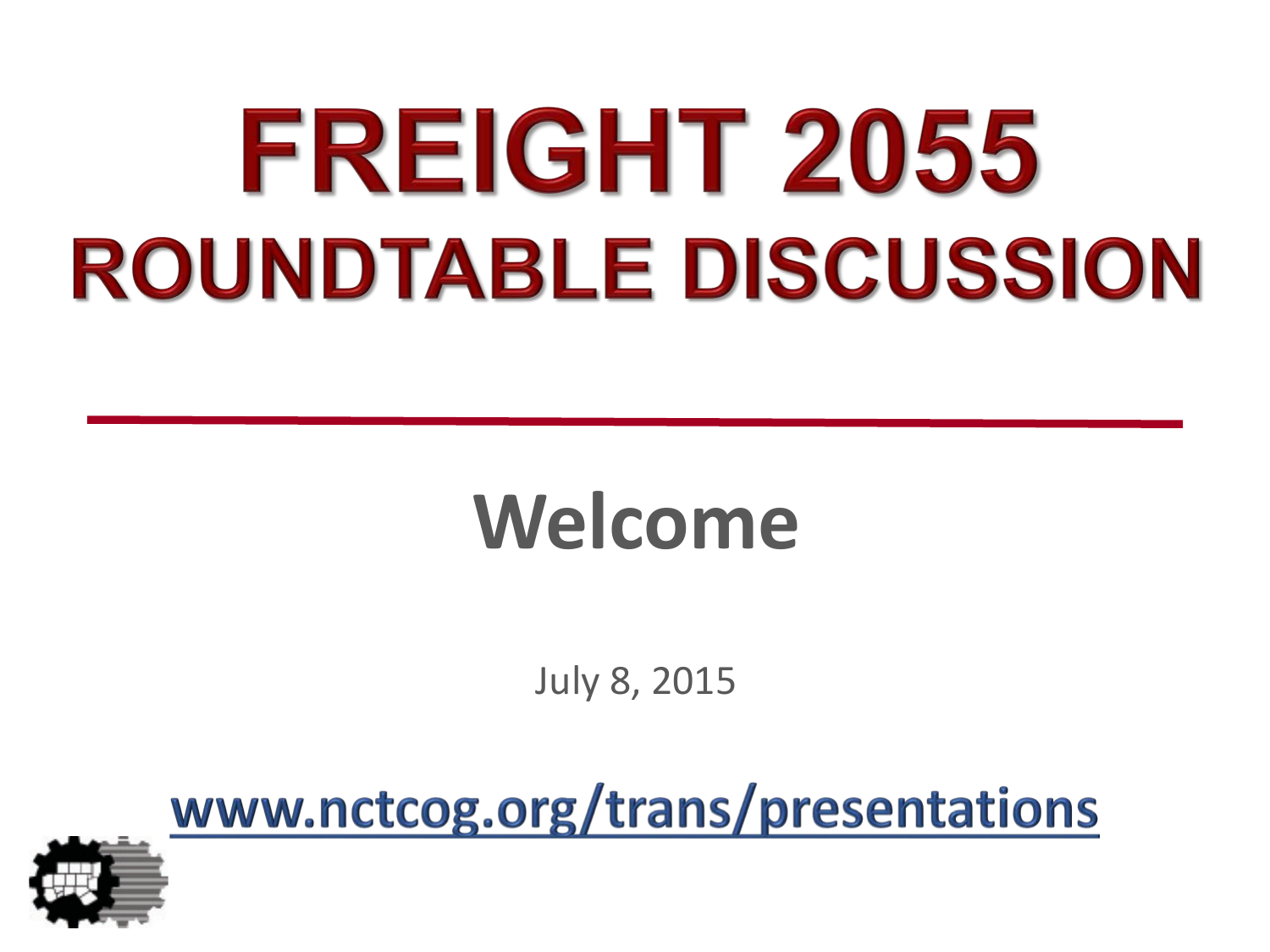## **Goods Movement Partnership**

#### Public Sector

- **Provides infrastructure**
- **Prioritize improvements**

#### Private Sector

- **Shipping logistics**
- **Provides infrastructure**
- Conforms to conditions

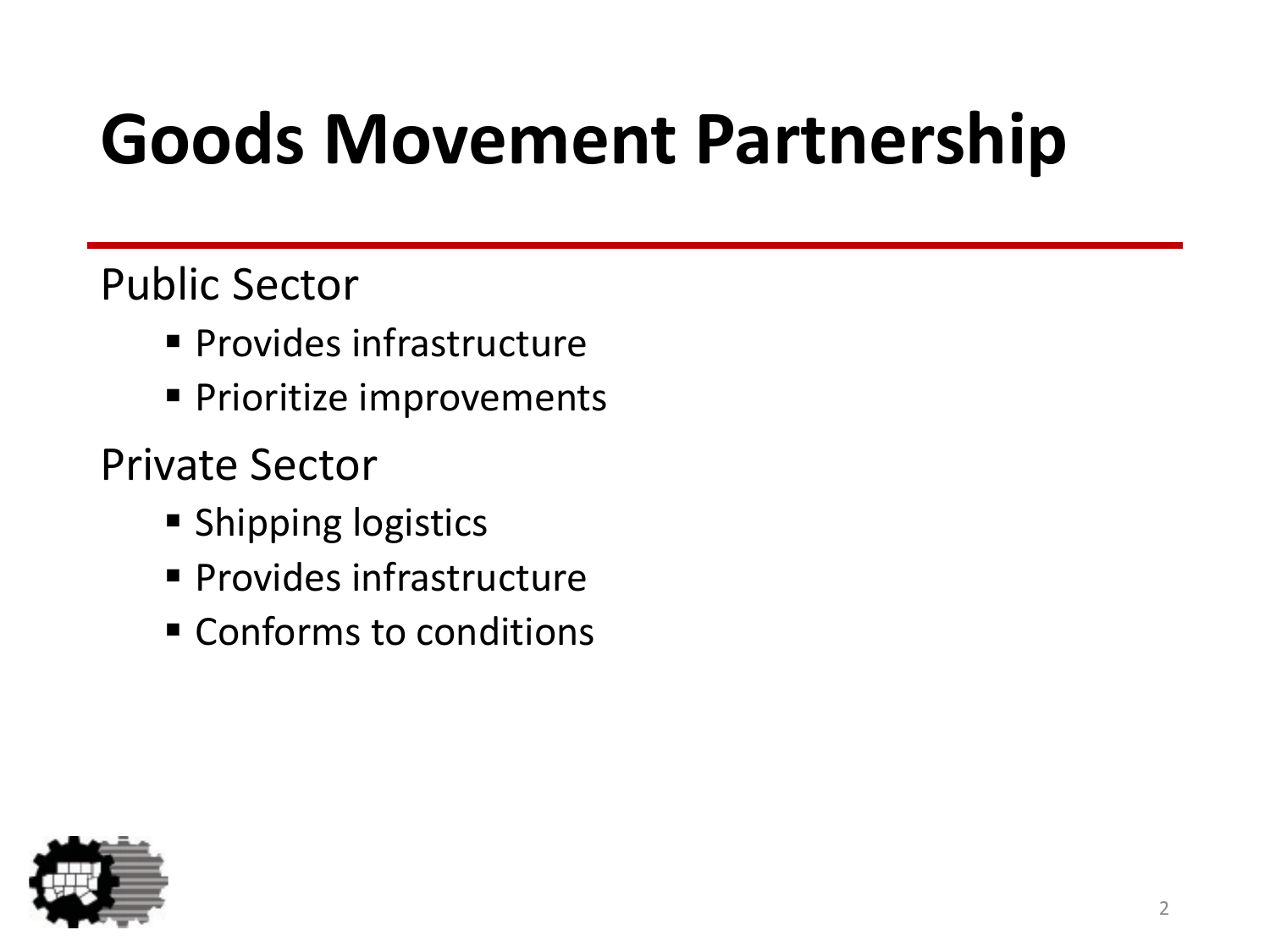#### **DFW Statistics (12 County Metropolitan Planning Area)**

Population

- 13. 8,260,405 Virginia
- 14. 6,971,406 Washington

#### **6,841,530 – DFW Region**

- 15. 6,692,824 Massachusetts
- 16. 6,626,624 Arizona
- 17. 6,570,902 Indiana

(Larger than 35 states)

Sources: U.S. Census Bureau, 2013 and NCTCOG



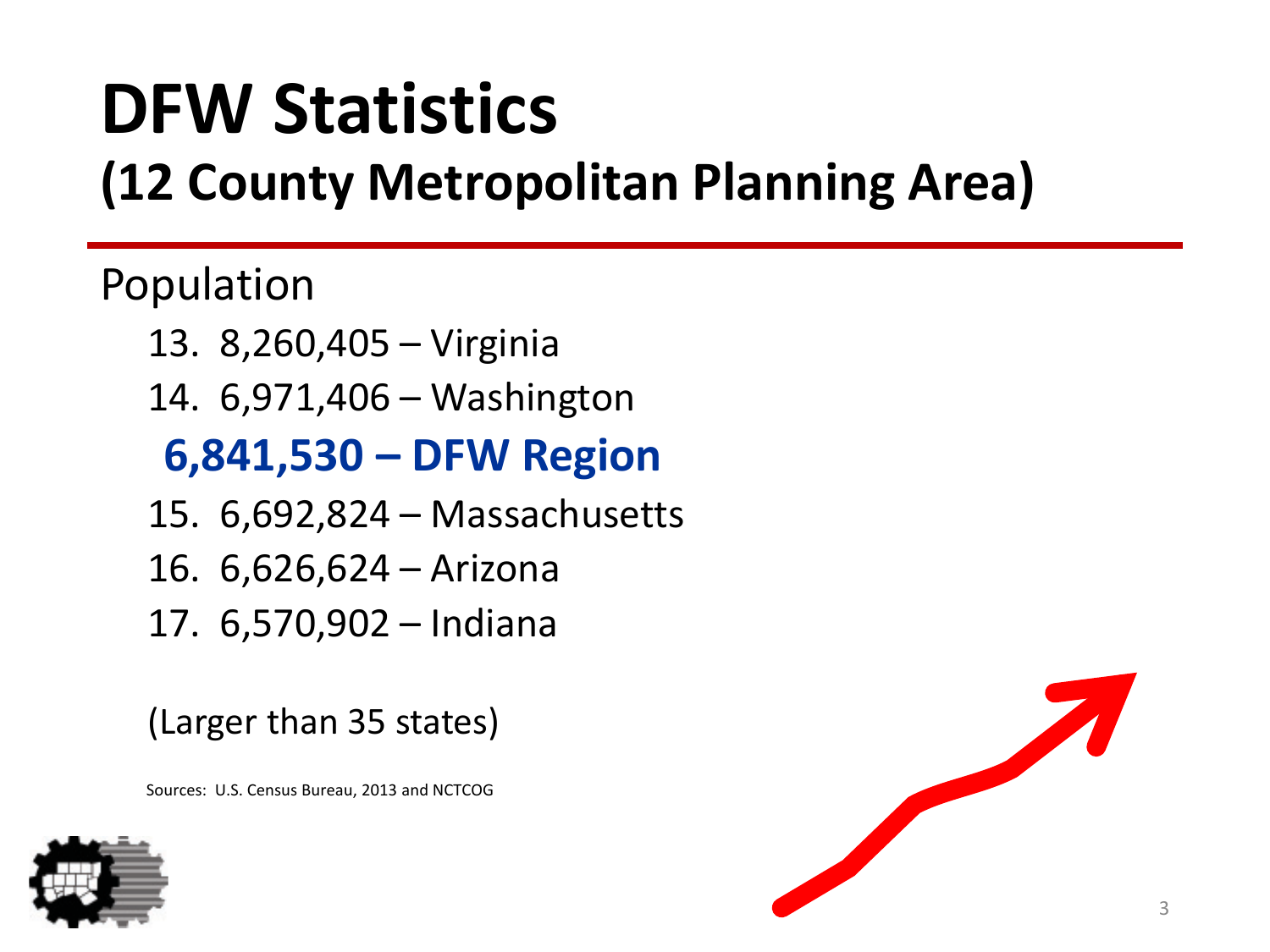#### **DFW Population Growth**

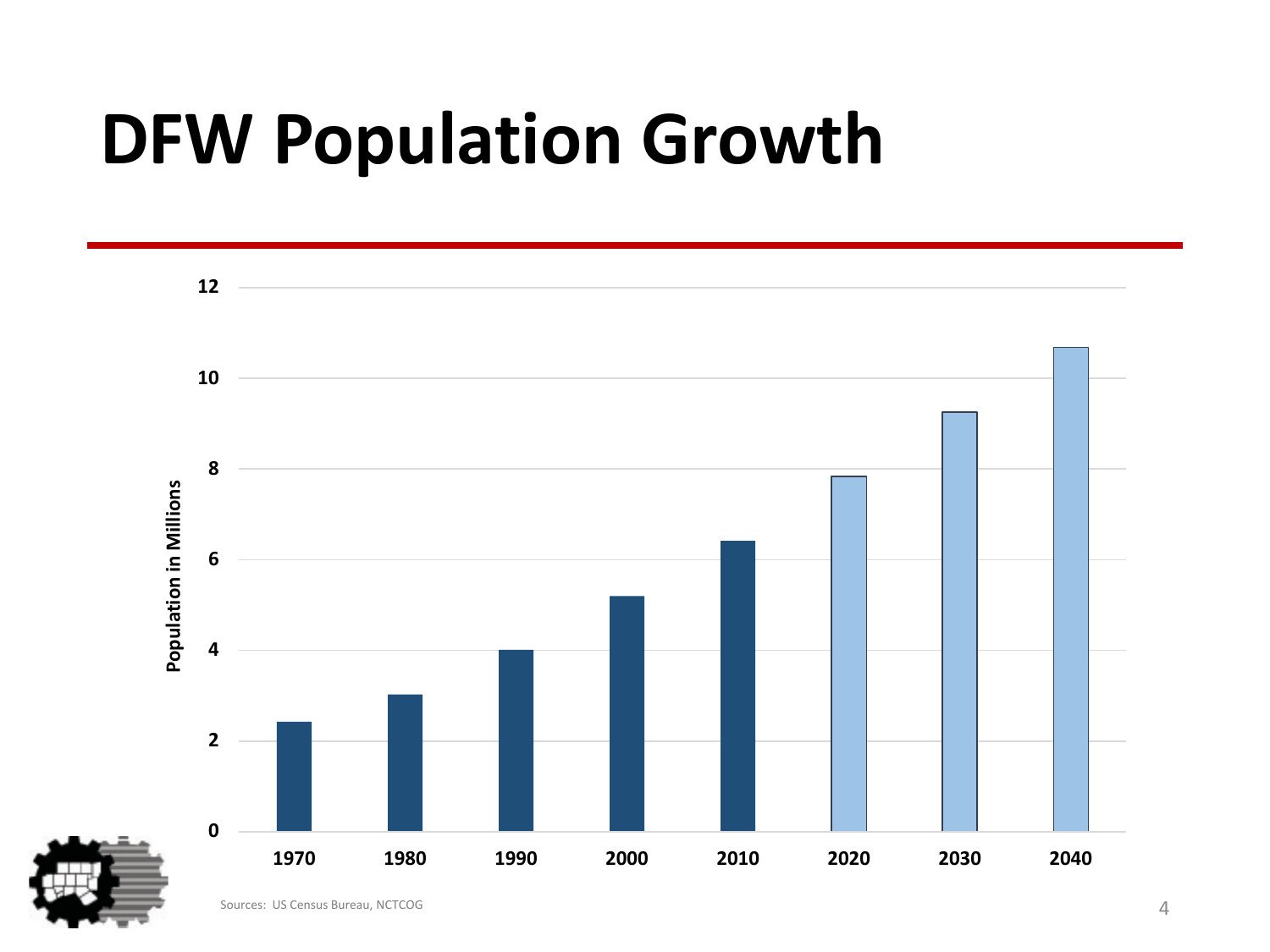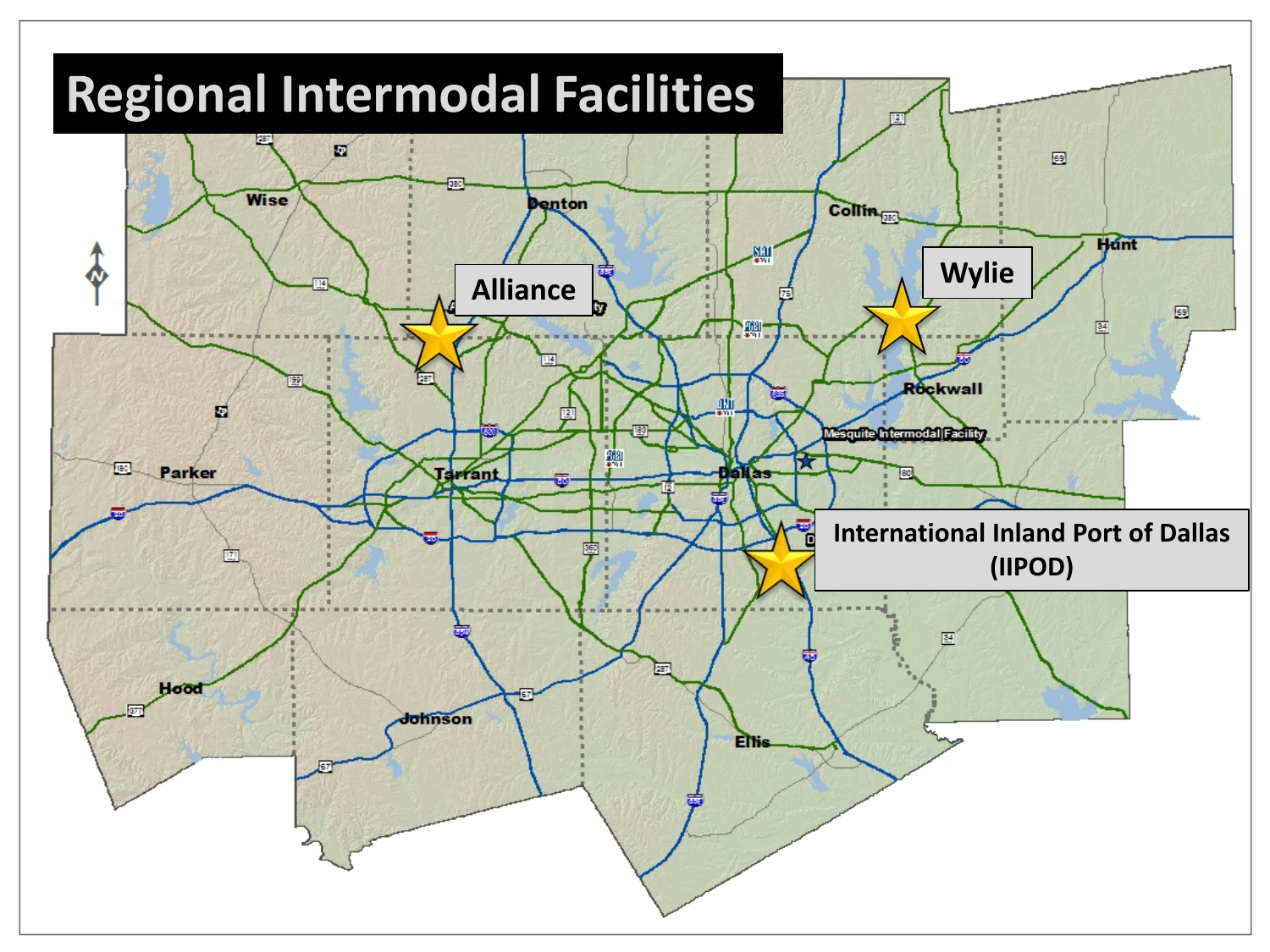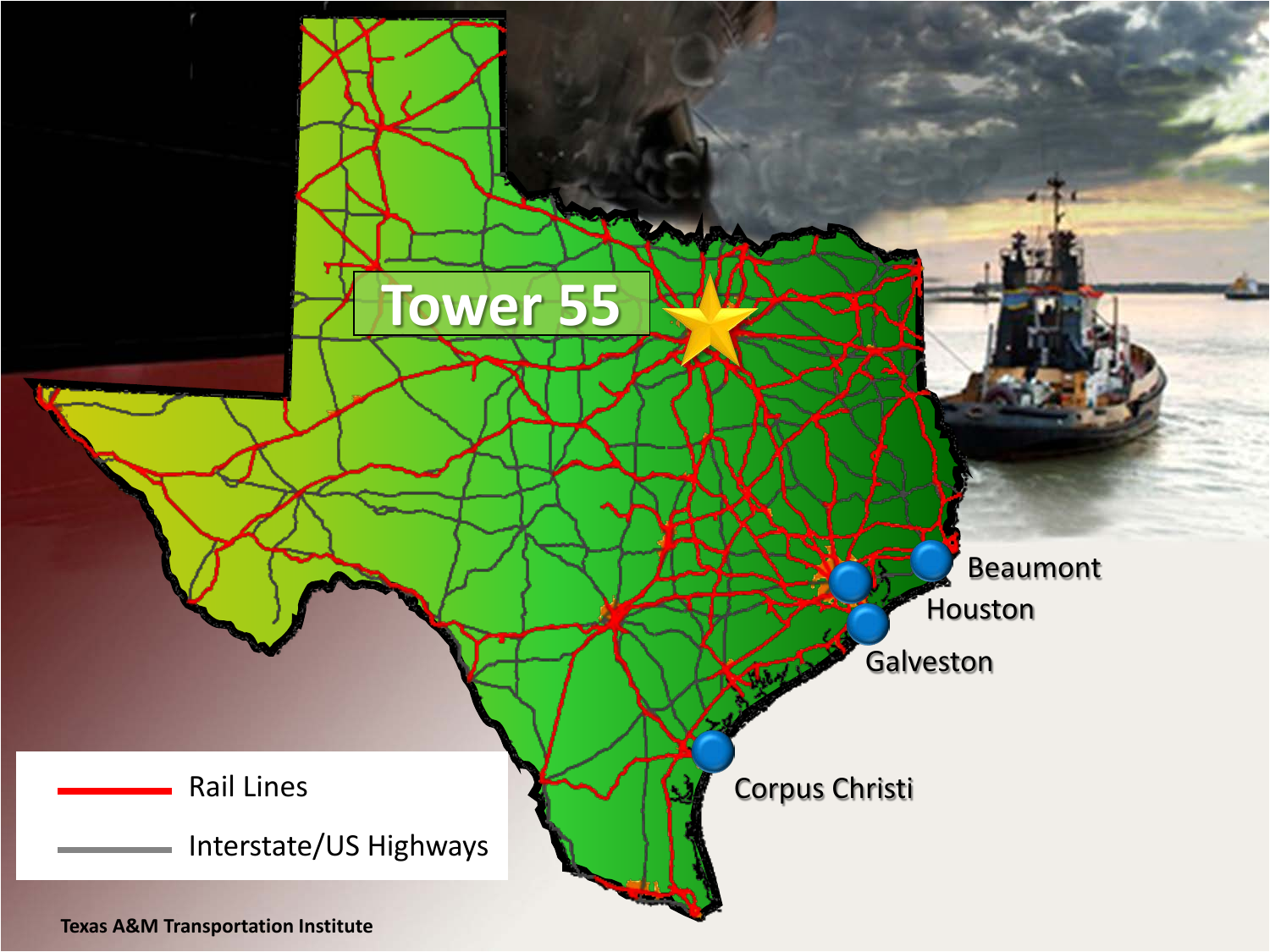#### **Texas' Central Location**

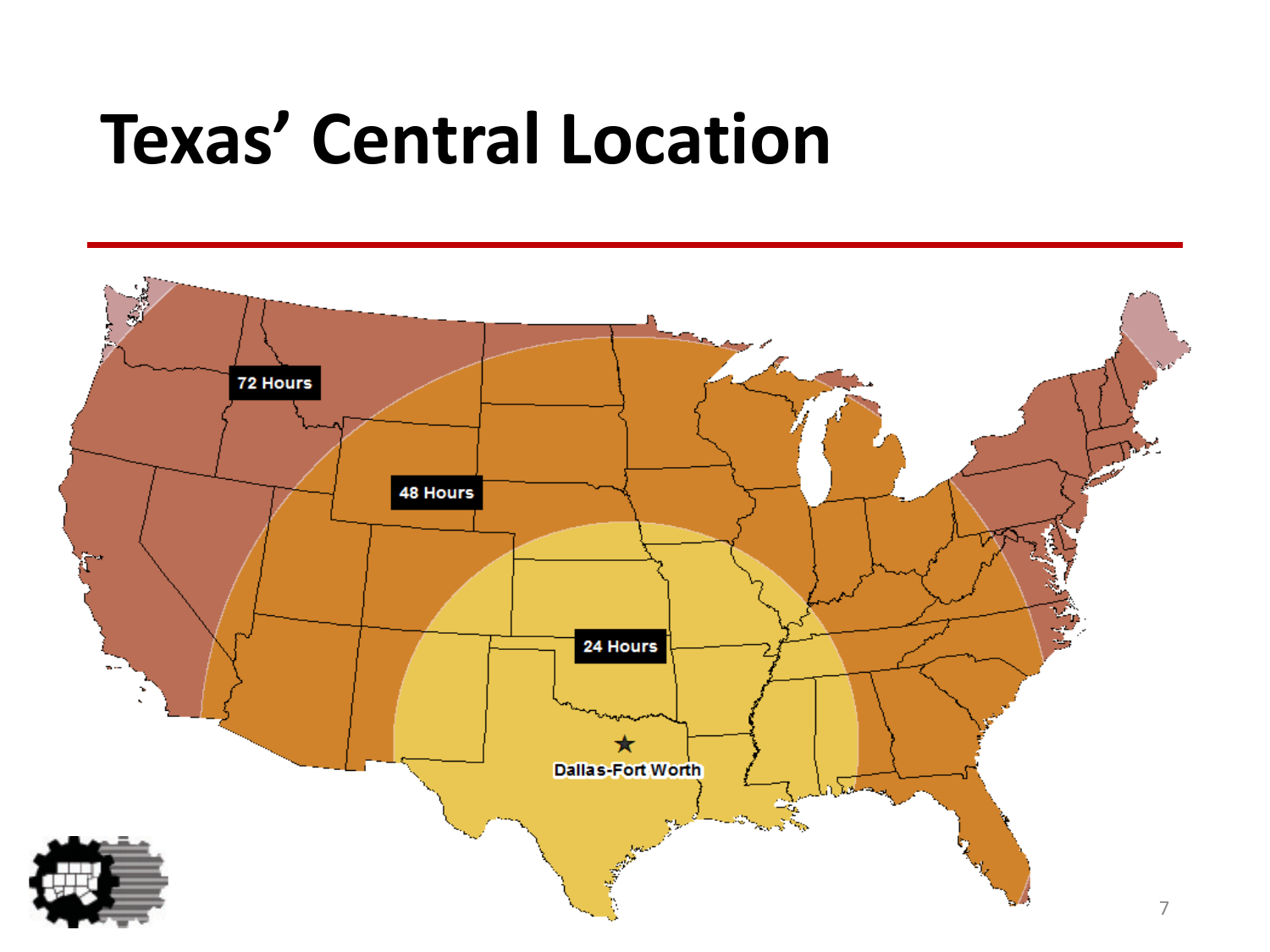## **MAP-21 Freight Provisions**

National Freight Policy

- Designation of primary freight network up to 30,000 miles
- National freight strategic plan
- Performance-based approach to funding freight projects
- State Freight Advisory Committee and State Freight Plan Encouraged
- Jason's Law Allows for Truck Parking to be Eligible under Several Federal Highway Funding Programs
- Federal Funding Share can be Increased for Interstate Projects that Enhance Freight and Identified in State Freight Plan

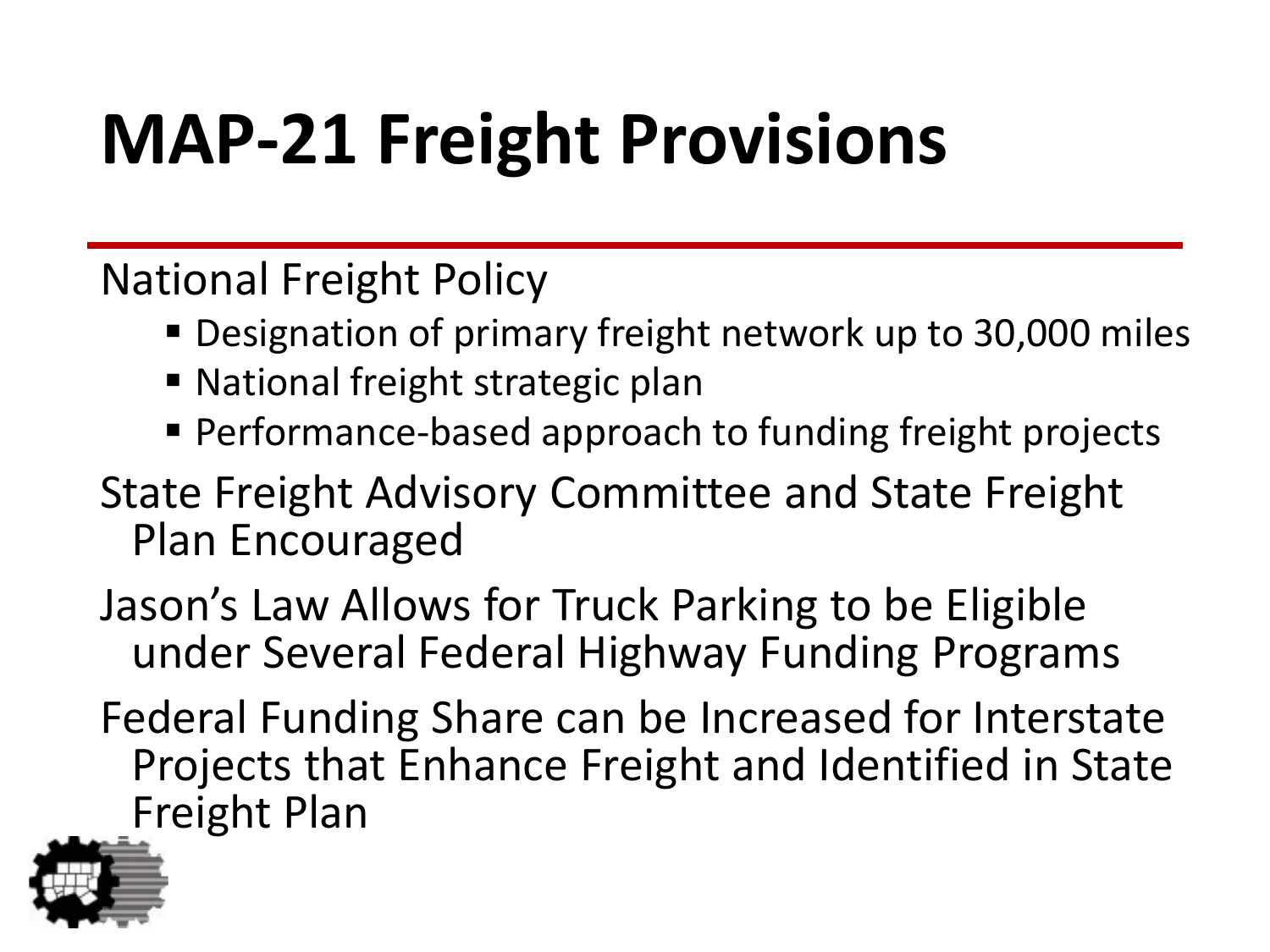### **Proposed DRIVE Act Freight Provisions**

- US Senate Environment & Public Works Committee Bill Approved in June – Not Yet Funded, Still Has Many Steps before it Becomes Law
- Formula-based Freight Program Funding Tied to National Highway Freight Network, State Freight Plans and Performance Measures
- Major Urban Areas (500,000 in Population) could Designate Critical Urban Freight Corridors

National Freight Transportation Performance Reports